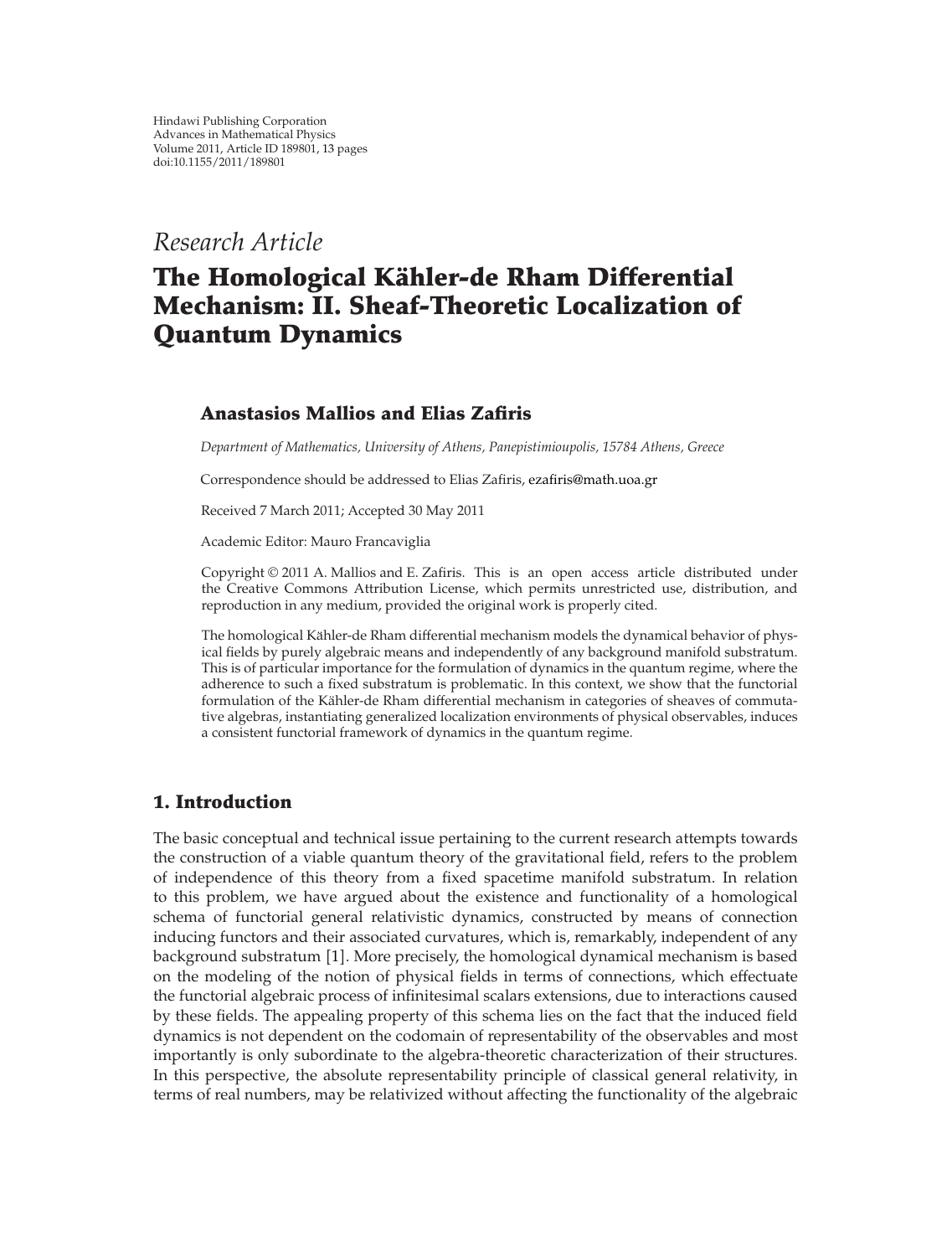mechanism. Consequently, it is possible to describe the dynamics of gravitational interactions in generalized localization environments, instantiated by suitable categories of presheaves or sheaves. In particular, according to this strategy, the problem of quantization of gravity is equivalent to forcing the algebraic Kahler-de Rham general relativistic dynamical mechanism ¨ of the gravitational connection functorial morphism inside an appropriate sheaf-theoretic localization environment, which is capable of incorporating the localization properties of observables in the quantum regime. The only cost to be paid for this sheaf-theoretic localization [2] is the rejection of the fixed background manifold structure of the classical theory. This is actually not a cost at all, since it would permit the intelligibility of the field equations over geometric realizations that include manifold singularities and other pathologies, without affecting the algebraic mechanism of dynamics, like that in  $[3, 4]$ . We argue that the Kähler-de Rham general relativistic dynamical mechanism can be localized in the quantum regime of observable structure by incorporating the novel conception of physical localization associated with the notion of a Grothendieck topos [5, 6]. In particular, the crucial observation that makes the Grothendieck topos theoretic environment relevant is that a globally noncommutative or even partially commutative algebra of quantum observables determines an underlying categorical diagram (presheaf) of commutative observable algebras. Then, each one of the latter can be locally identified, in a precise sheaftheoretic way that makes use of the notion of an appropriate Grothendieck topology, with a commutative algebra of classical observables. Consequently, the physical information contained in a quantum observable algebra can be recovered by a gluing construction referring to its local commutative subalgebras [7-12].

### **2. Topological Sheaf-Theoretic Dynamics via Abstract Differential Geometry**

The absolute representability principle of the classical general theory of relativity is based on the set-theoretic conception of the real line, as a set of infinitely distinguished points coordinatized by means of the field of real numbers. Expressed categorically, this is equivalent to the interpretation of the algebraic structure of the reals inside the absolute universe of **Sets**, or more precisely inside the topos of constant **Sets**. It is also well known that algebraic structures and mechanisms can admit a variable reference, formulated in category-theoretic jargon in terms of arrows only specifications, inside any suitable topos of discourse  $[6, 13]$ . A general topos can be conceived as a manifestation of a universe of variable sets. For example, the topos of sheaves of sets  $\textbf{Shv}(X)$  over the category of open sets of an abstract topological space *X*, ordered by inclusion, is understood as a categorical universe of varying sets over the open reference domains of the topology covering *X*. The relativization of physical representability, with respect to the topos of sheaves **Shv***X*, amounts to the relativization of both the notion and the algebraic structure of the real numbers inside this topos [7]. Regarding the notion of real numbers inside the topos **Shv***X*, this is equivalent to the notion of continuously variable real numbers over the open domains of *X*, or else, equivalent to the notion of real-valued continuous functions on *X*, when interpreted, respectively, inside the topos of **Sets** [6, 7, 13]. Regarding the algebraic structure of the reals inside the topos  $\text{Shv}(X)$ , they form only an algebra in this topos, which is identical with the sheaf of **R**-algebras of continuous real-valued functions on *X*, where **R** corresponds in that case to the constant sheaf of real numbers over *X*.

According to the functorial Kahler-de Rham general relativistic dynamical mechanism ¨ [1], the absolute representability principle of classical General Relativity, in terms of real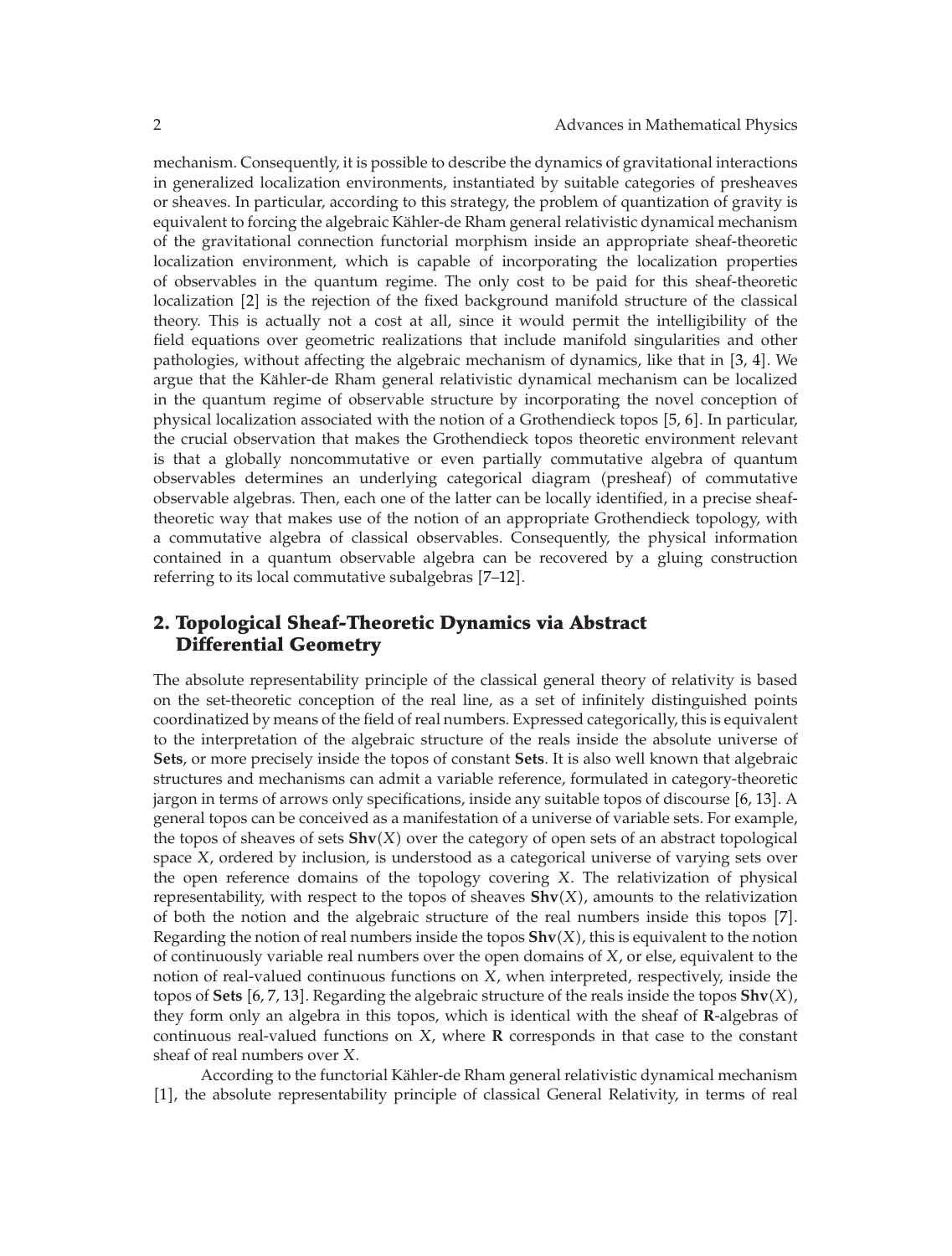numbers, may be relativized locally with respect to a category of measurement loci without affecting the functionality of the physical dynamical mechanism. Consequently, it is possible to describe the dynamics of gravitational interactions in generalized localization environments. The latter are understood in the sense of categories of presheaves, defined over a base category of reference loci, or categories of sheaves with respect to some suitable topological covering system.

From a physical viewpoint, the construction of a sheaf of algebras of observables constitutes the natural outcome of a complete localization process  $[2, 7]$ . Generally speaking, a localization process is being implemented in terms of an action of some category of reference contexts on a set-theoretic global algebra of observables. The latter, is then partitioned into sorts parameterized by the objects of the category of contexts. In this way, the functioning of a localization process can be represented by means of a fibered construct, understood geometrically as a presheaf or, equivalently, as a variable set (algebra) over the base category of contexts. The fibers of this presheaf may be thought, in analogy to the case of the action of a group on a set of points, as the "generalized orbits" of the action of the category of contexts. The notion of functional dependence, incorporated in this action, forces the global algebraic structure of observables to fiber over the base category of reference contexts, giving rise to a presheaf of algebras of observables. According to the physical requirements of observability, for every reference context of the base category, the set of local observables defined over it constitutes a commutative unital algebra over the real numbers. The transition from a presheaf to a sheaf of algebras of observables requires the following: firstly, the concrete specification of a topological covering system, on the category of reference contexts, interpreted as a localization scheme of the global algebraic structure of observables. Secondly, the collation of local observable information into global ones effectuated via a compatible family of local sections of the presheaf over a localization system. If a locally compatible choice of observables induces a unique global choice, then the condition for being a sheaf is satisfied. We note that, in general, there will be more locally defined or partial choices than globally defined ones, since not all partial choices need be extendible to global ones, but a compatible family of partial choices uniquely extends to a global one; or in other words, any presheaf uniquely defines a sheaf.

In the sequel, we consider the localization environment of the category of sheaves of sets  $\textbf{Shv}(X)$  defined over the category of open sets  $\mathcal{O}(\mathcal{K})$  of an abstract topological space *X*, ordered by inclusion. We define a topological covering system in the environment of  $O(X)$  as follows.

A topological covering system on  $O(X)$  is an operation *J*, which assigns to each open reference domain *U* in  $O(X)$ , a collection  $J(U)$  of *U*-sieves called topological covering *U*sieves, such that the following three conditions are satisfied.

- (1) For every open reference domain *U* in  $\mathcal{O}(\mathcal{K})$ , the maximal sieve {*g* : cod(*g*) = *U*} belongs to  $J(U)$  (maximality condition).
- (2) If *S* belongs to *J*(*U*) and *h* : *V*  $\rightarrow$  *U* is a figure of *U*, then  $h^*(S) = \{f : V \rightarrow$ *U*,  $(h ∘ f) ∈ S$ } belongs to  $J(V)$  (stability condition).
- (3) If *S* belongs to  $J(U)$  and if for each figure  $h: V_h \to U$  in *S* there is a sieve  $R_h$ belonging to  $J(V_h)$ , then the set of all composites  $h \circ g$ , with  $h \in S$  and  $g \in R_h$ , belongs to  $J(U)$  (transitivity condition).

As a consequence of the conditions above, we can check that any two *U*-covering sieves have a common refinement; that is, if *S*, *R* belong to  $J(U)$ , then  $S \cap R$  belongs to  $J(U)$ .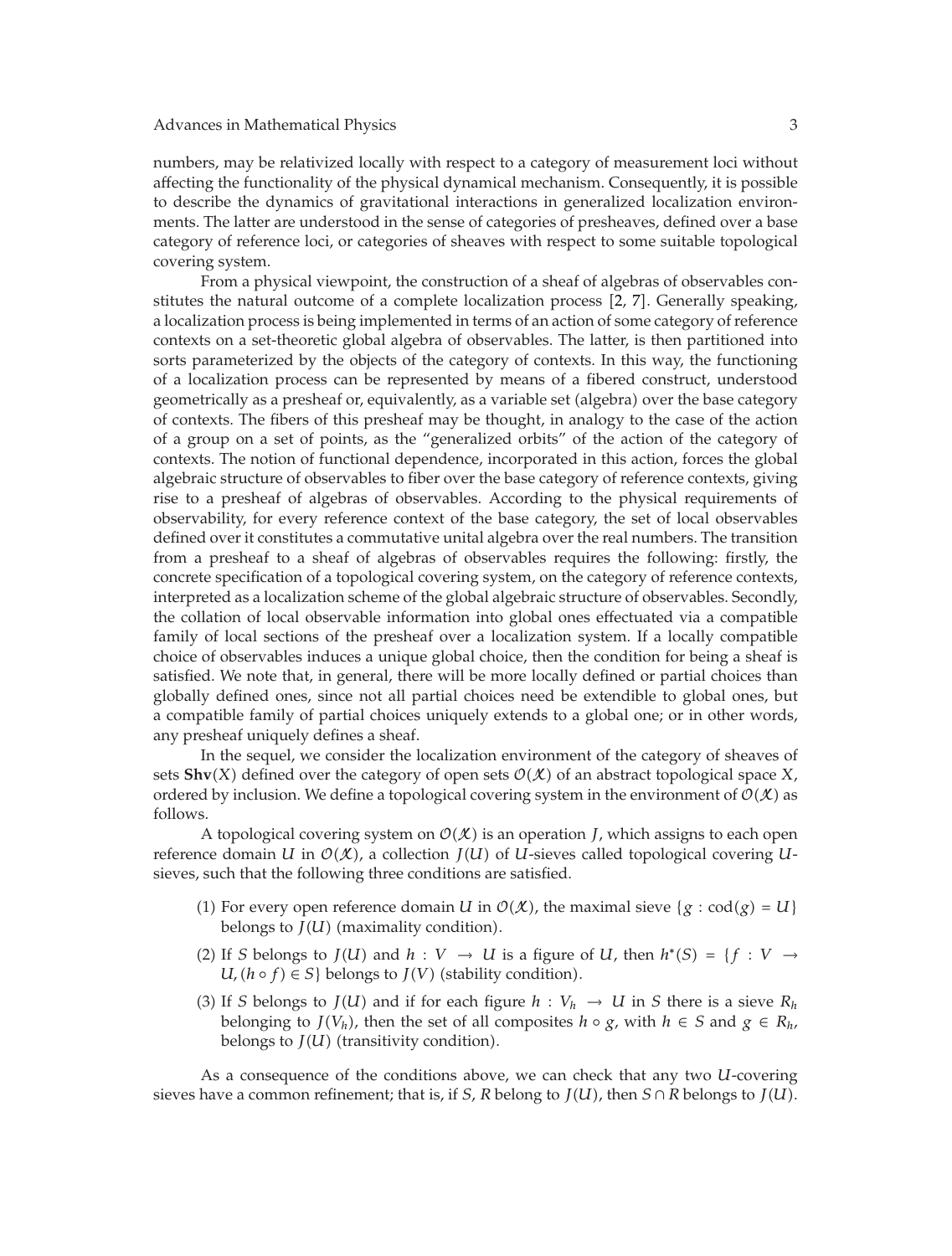If we consider the partially ordered set of open subsets of a topological measurement space *X*, viewed as the category of base reference loci  $O(X)$ , then we specify that *S* is a covering *U*-sieve if and only if *U* is contained in the union of open sets in *S*. The above specification fulfills the requirements of topological covering sieves posed above and consequently, defines a topological covering system on  $O(X)$ . From a physical perspective, the consideration of covering sieves as generalized measures of localization of observables, within a global observable structure, gives rise to localization systems of the latter.

Furthermore, we can show that if  $A$  is the contravariant presheaf functor that assigns to each open set  $U \subset X$ , the commutative unital algebra of all continuous observables on *U* then A is actually a sheaf of sets. This is intuitively clear since the specification of a topology on a measurement space *X* (and, hence, of a topological covering system on  $O(X)$  as previously is solely used for the definition of the continuous observables on *X*, and thus, the continuity of each observable can be determined locally. This means that continuity respects the operation of restriction to open sets and moreover that continuous observables can be collated in a unique manner, as it is required for the satisfaction of the sheaf condition. More precisely, the sheaf condition means that the following sequence of commutative unital Ralgebras of local observables is left exact:

$$
0 \longrightarrow \mathbb{A}(U) \longrightarrow \prod_{a} \mathbb{A}(U_{a}) \longrightarrow \prod_{a,b} \mathbb{A}(U_{ab}). \tag{2.1}
$$

It is instructive to emphasize that the algebraic functorial Kähler-de Rham framework of dynamics is based for its conceptualization and operative efficacy, neither on the methodology of real analysis nor on the restrictive assumption of smoothness of observables, but only, on the functorial expression of the inverse processes of infinitesimal scalars extension/restriction. Nevertheless, it is instructive to apply this algebraic framework for the case of algebra sheaves of smooth observables, in order to reproduce the differential geometric mechanism of smooth manifolds geometric spectra, interpreted in the localization environment of the category  $\textbf{Shv}(X)$ . For this purpose, we consider that  $\mathbb A$  stands for the sheaf of algebras of  $\mathbb{R}$ -valued smooth functions on *X*, denoted by  $C^{\infty}$ , whereas  $\Omega^{n}(\mathbb{A})$  stand in this context for the locally free sheaves of  $C^\infty$ -modules of differential *n*-forms on *X*. In this case, the algebraic de Rham complex of A, gives rise to the corresponding differential de Rham complex of  $C^{\infty}$ , as follows:

$$
\mathcal{C}^{\infty} \longrightarrow \Omega^{1}(\mathcal{C}^{\infty}) \longrightarrow \cdots \longrightarrow \Omega^{n}(\mathcal{C}^{\infty}) \longrightarrow \cdots.
$$
\n(2.2)

The crucial mathematical observation concerning this complex, refers to the fact that, the augmented differential de Rham complex

$$
0 \longrightarrow \mathbb{R} \longrightarrow \mathcal{C}^{\infty} \longrightarrow \Omega^{1}(\mathcal{C}^{\infty}) \longrightarrow \cdots \longrightarrow \Omega^{n}(\mathcal{C}^{\infty}) \longrightarrow \cdots
$$
 (2.3)

is actually exact. The exactness of the augmented differential de Rham complex, as above, constitutes an expression of the lemma of Poincaré, according to which every closed  $\mathcal{C}^{\infty}$ form on *X* is exact at least locally in *X*. Thus, the welldefinability of the differential geometric dynamical mechanism of smooth manifolds is precisely due to the exactness of the augmented differential de Rham complex. This mathematical observation for the case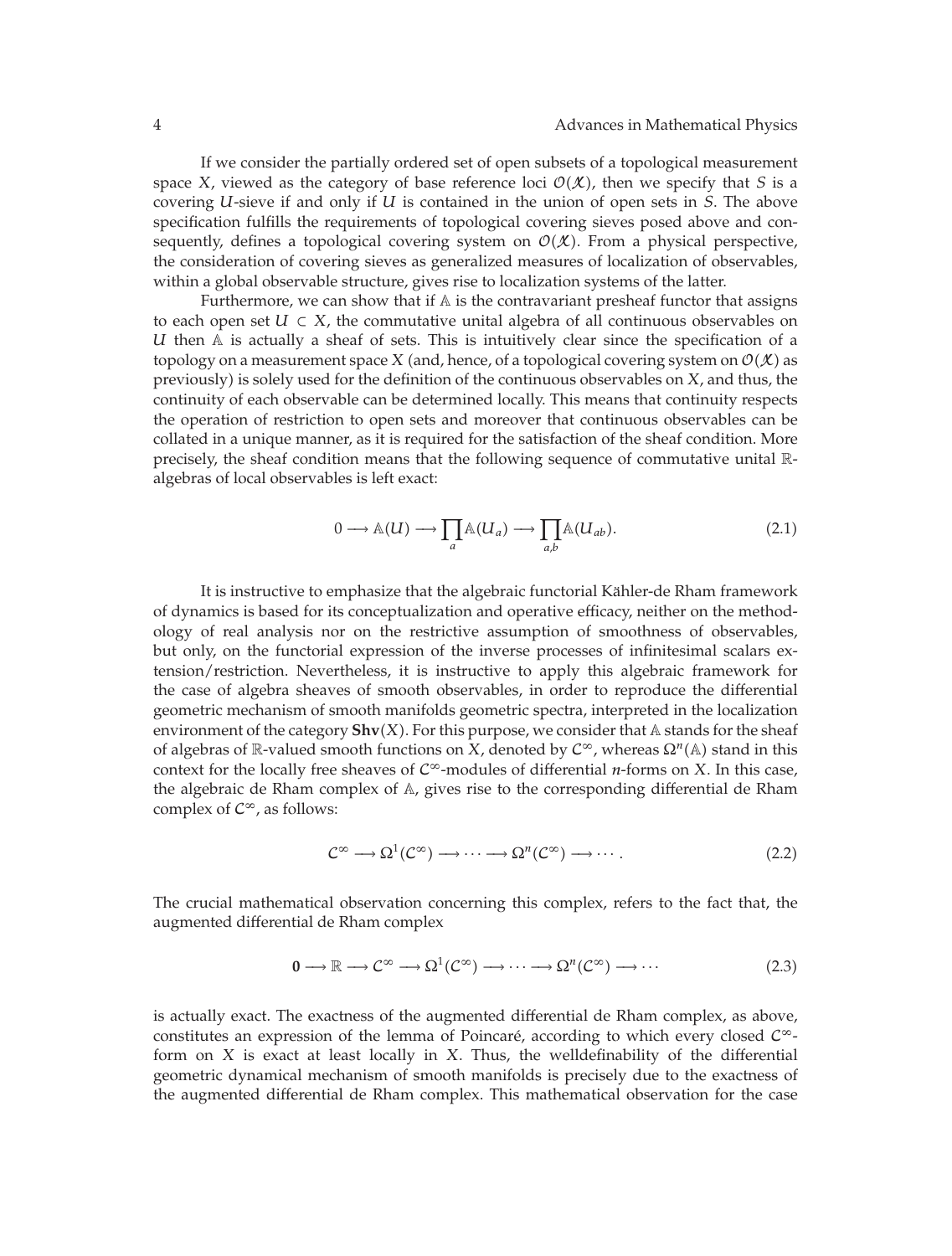of algebra sheaves of smooth observable coefficients, raises the issue of enrichment of the general functorial mechanism of infinitesimal scalars extensions, by the requirement of exactness of the respective augmented algebraic de Rham complex, securing in this sense the well-definability of the dynamical mechanism for the general case and reproducing the corresponding differential geometric mechanism of smooth manifolds faithfully, as well. This requirement implements precisely the principle of covariance of dynamics with respect to cohomologically well-behaved algebras of physical observables, interpreted within the localization environment of **Shv***X*.

A complete settlement of this issue, addressing the principle of covariance as above, comes from the mathematical theory of the abstract differential geometry (ADG) [14–16]. Actually, the axiomatic development of ADG, in a fully-fledged mathematical theory, has been based on the exploitation of the consequences of the above-stated mathematical observation for the case of algebra sheaves of smooth observable coefficients. In this sense, the operational machinery of ADG is essentially implemented by the imposition of the exactness requirement of the following abstract de Rham complex, interpreted inside the topos of sheaves **Shv***X*:

$$
0 \longrightarrow \mathbb{R} \longrightarrow \mathbb{A} \longrightarrow \Omega^1(\mathbb{A}) \longrightarrow \cdots \longrightarrow \Omega^n(\mathbb{A}) \longrightarrow \cdots
$$
 (2.4)

ADG's power of abstracting and generalizing the classical differential calculus on smooth manifolds basically lies on the possibility of assuming other more general coordinate sheaves A, while at the same time retaining, via the exactness of the algebraic augmented de Rham complex as above, the mechanism of differentials instantiated paradigmatically, in the first place, in the case of classical differential geometry on smooth manifolds.

For our physical purposes, we conclude that any cohomologically appropriate sheaf of algebras A, characterized by the exactness property posed previously, can be legitimately regarded as a sheaf of local observables, capable of providing a well-defined dynamical mechanism, independently of any smooth manifold background, analogous, however, to the one supported by smooth manifolds.

Conclusively, it is instructive to recapitulate and add some further remarks on the physical semantics associated with the preceding algebraic cohomological dynamical framework by invoking the sheaf-theoretic terminology explicitly. The basic mathematical objects involved in the development of that framework consists of a sheaf of commutative unital algebras A, identified as a sheaf of algebras of local observables, a sheaf of locally free Amodules *E* of rank *n*, as well as the sheaf of locally free A-modules of universal 1-forms  $\Omega$  of rank *n*. We assume that these sheaves have a common base space, over which they are localized, namely, an arbitrary topological measurement space *X*. A topological covering system of *X* is defined simply by an open covering  $\mathcal{U} = \{U \subseteq X : U \text{ open in } X\}$  of *X* such that any locally free A-module sheaf *N* splits locally, by definition, that is, with respect to every *U* in *U* into a finite *n*-fold Whitney sum  $\mathbb{A}^n$  of  $\mathbb{A}$  with itself as  $N|_{U} = \mathbb{A}^n|_{U}$ . For this reason, a topological covering system  $U$  of  $X$  may be called a coordinatizing open cover of  $N$ . Hence, the local sections of the structure R-algebra sheaf A relative to the coordinatizing open cover  $U$  obtain the meaning of local coordinates, while A itself may be called "the coefficient" or "continuously variable real number coordinate sheaf" of *N*.

At a further stage of development, the implementation of the notion of functorial dynamical connectivity requires the functorial modeling of the notion of a physical field in terms of a connection expressing the algebraic process of infinitesimal scalar extensions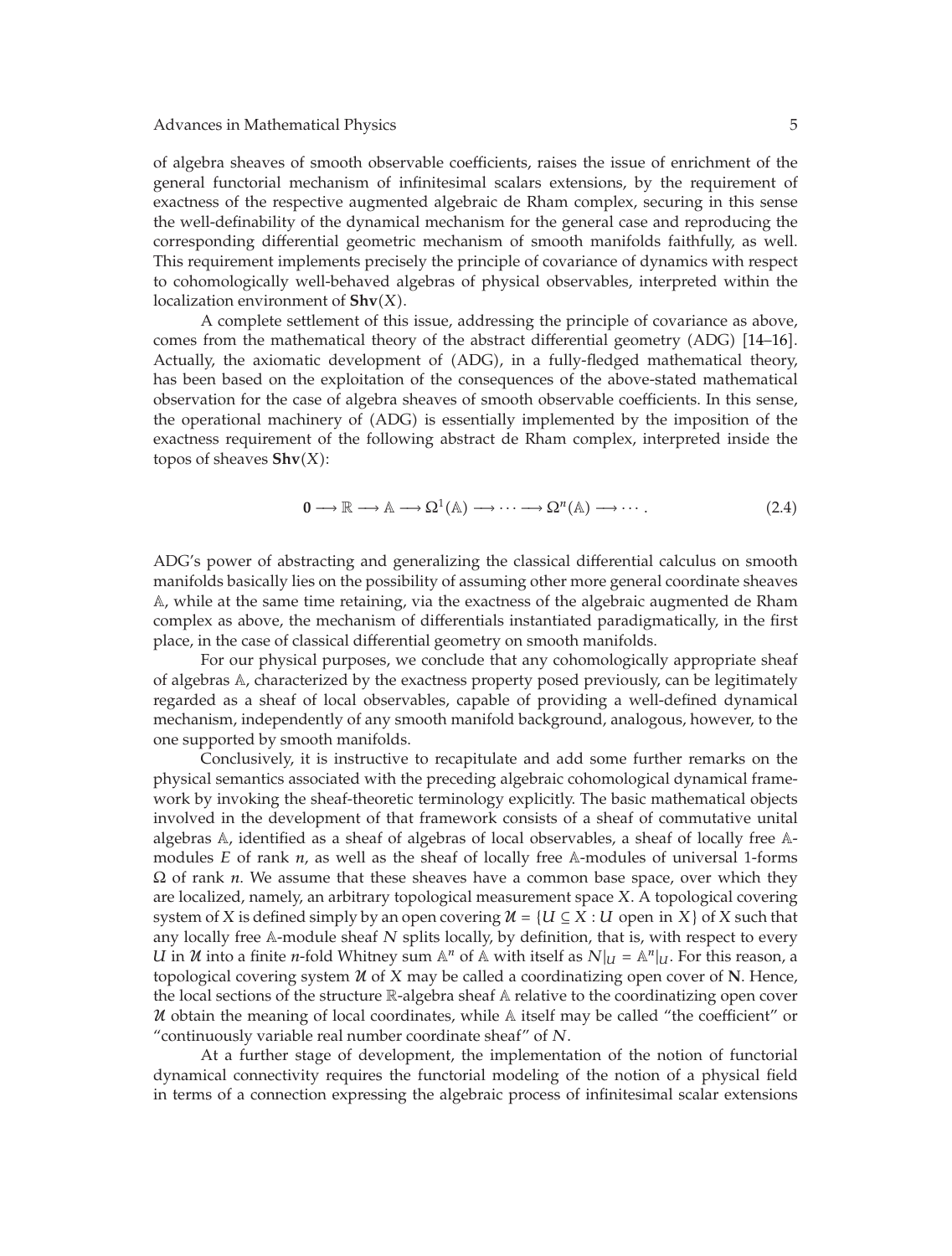of the algebra sheaf of local observables. Thus, we conclude that a pair  $(E, \nabla_E)$ , consisting of a left A-module sheaf *E* and a connection ∇*<sup>E</sup>* on *E*, represents a local causal agent of a variable interaction geometry, namely, a physical field acting locally and causing infinitesimal variations of coordinates, standing for local observables. In this sense, the local sections of Amodule sheaf  $E$ , relative to the open cover  $\mathcal{U}$ , coordinatize the states of the corresponding physical field. The connection ∇*<sup>E</sup>* on *E* is given by an R-linear morphism of A-modules sheaves:

$$
\nabla_E : E \longrightarrow \Omega^1(\mathbb{A}) \underset{\mathbb{A}}{\bigotimes} E = E \underset{\mathbb{A}}{\bigotimes} \Omega^1(\mathbb{A}) := \Omega^1(E) \tag{2.5}
$$

such that the following Leibniz condition holds:

$$
\nabla_E (f \cdot v) = f \cdot \nabla_E (v) + df \otimes v, \qquad (2.6)
$$

for all  $f \in \mathbb{A}$ ,  $v \in E$ . Notice that, by definition, the connection  $\nabla_E$  is only an  $\mathbb{R}$ -linear morphism of A-modules sheaves. Hence, although it is R-covariant, it is not A-covariant as well. The connection ∇*<sup>E</sup>* on *E* contains the irreducible amount of information encoded in the process of infinitesimal scalars extension caused by local interactions, induced by the corresponding field.

A significant observation has to do with the fact that if  $E = A$  considered as an  $A$ module over itself, then, the R-linear morphism of sheaves of A-modules

$$
d: \Omega^{0}(\mathbb{A}) := \mathbb{A} \longrightarrow \Omega(\mathbb{A})^{1} := \Omega(\mathbb{A})
$$
\n(2.7)

is a natural connection, which is also integrable or flat, since  $\langle \Omega(\mathbb{A}) \rangle$  is actually a complex, namely, the algebraic de Rham complex of A.

If we consider a coordinatizing open cover  $e^U \equiv \{U; (e_i)_{0 \le i \le n-1}\}$  of the A-module sheaf *E* of rank *n*, every continuous local section  $s \in E(U)$ , where  $U \in \mathcal{U}$  can be expressed uniquely as a superposition

$$
s = \sum_{i=1}^{n} s_i e_i \tag{2.8}
$$

with coefficients  $s_i$  in  $\mathbb{A}(U)$ . The action of  $\nabla_E$  on these sections of *E* is expressed as follows:

$$
\nabla_E(s) = \sum_{i=1}^n (s_i \nabla_E(e_i) + e_i \otimes d(s_i)),
$$
\n(2.9)

where

$$
\nabla_E(e_i) = \sum_{i=1}^n e_i \otimes \omega_{ij}, \quad 1 \le i, \ j \le n,
$$
\n(2.10)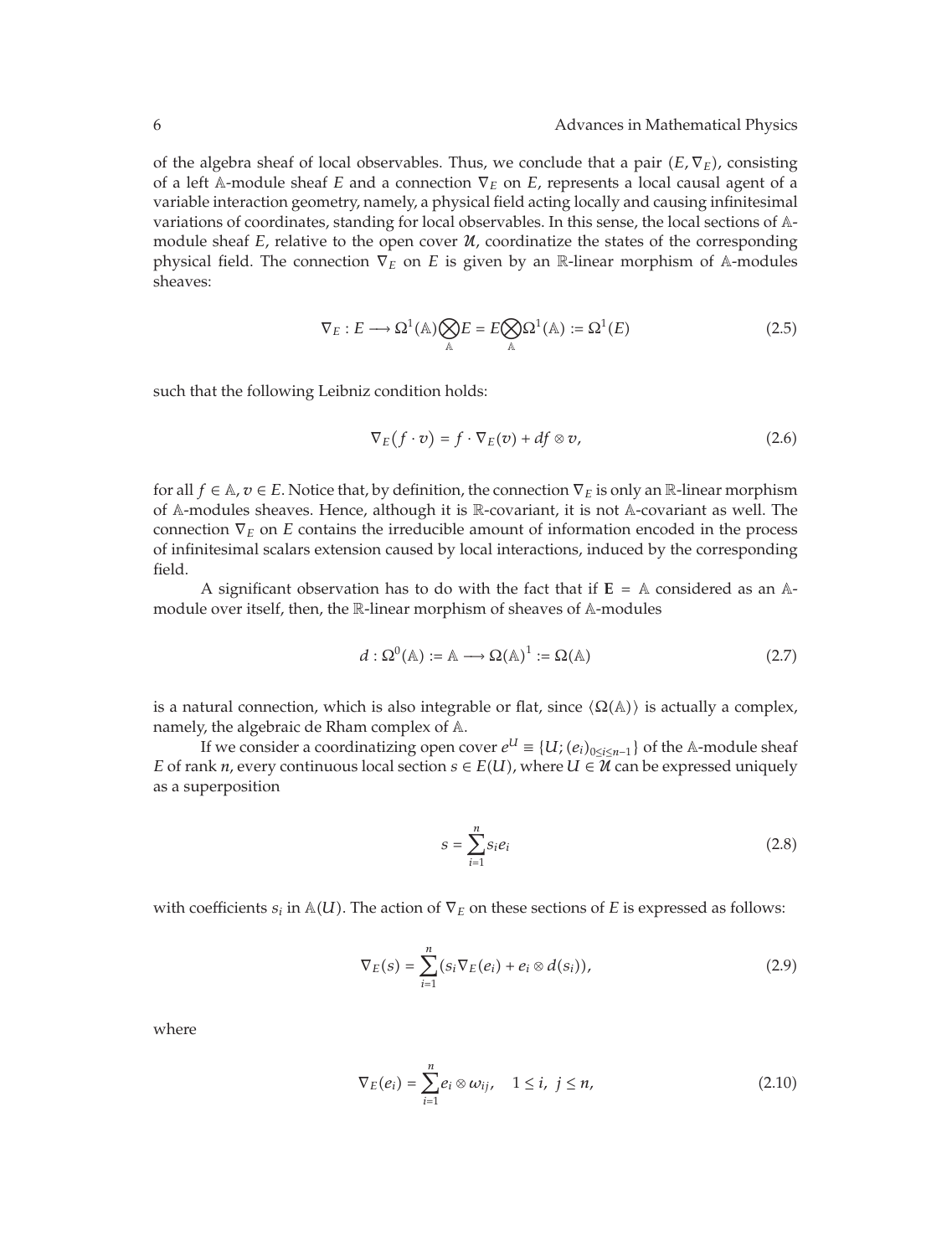where  $\omega = (\omega_{ij})$  denotes an  $n \times n$  matrix of sections of local 1-forms. Consequently we have

$$
\nabla_E(s) = \sum_{i=1}^n e_i \otimes \left( d(s_i) + \sum_{j=1}^n s_j \omega_{ij} \right) \equiv (d + \omega)(s).
$$
 (2.11)

Thus, every connection ∇*E*, where *E* is a locally free finite rank-*n* sheaf of modules *E* on *X*, can be decomposed locally as follows:

$$
\nabla_E = d + \omega. \tag{2.12}
$$

In this context, ∇*<sup>E</sup>* is identified as a covariant derivative, being decomposed locally as a sum consisting of a flat part tautosemous with *d*, and a generally nonflat part *ω*, called the gauge potential (vector potential), signifying a measure of deviation from the maximally undisturbed process of dynamical variation (represented by the flat part), caused by the corresponding physical field. The behavior of the gauge potential part  $\omega$  of  $\nabla_E$  under local gauge transformations constitutes the "transformation law of vector potentials" and is established in the following manner: Let  $e^U \equiv \{U; e_{i=1\cdots n}\}\$  and  $h^V \equiv \{V; h_{i=1\cdots n}\}\$  be two coordinatizing open covers of *E* over the open sets *U* and *V* of *X*, such that  $U \bigcap V \neq \emptyset$ . Let us denote by  $g = (g_{ij})$  the following change of local gauge matrix:

$$
h_j = \sum_{i=1}^{n} g_{ij} e_i.
$$
 (2.13)

Under such a local gauge transformation  $(g_{ij})$ , the gauge potential part  $\omega$  of  $\nabla_E$  transforms as follows:

$$
\omega' = g^{-1} \omega g + g^{-1} dg. \tag{2.14}
$$

Furthermore, it is instructive to find the local form of the curvature  $\mathbf{R}_{\nabla}$  of a connection  $\nabla_{E}$ , where *E* is a locally free finite rank-*n* sheaf of modules *E* on *X*, defined by the following A-linear morphism of sheaves:

$$
\mathbf{R}_{\nabla} := \nabla^1 \circ \nabla^0 : E \longrightarrow \Omega^2(\mathbb{A}) \underset{\mathbb{A}}{\bigotimes} E := \Omega^2(E). \tag{2.15}
$$

Due to its property of A-covariance, a nonvanishing curvature represents, in this context, the  $A$ -covariant and thus, observable (by  $A$ -scalars) disturbance from the maximally symmetric state of the variation caused by the corresponding physical field. In this sense, it may be accurately characterized physically as "gauge field strength". Moreover, since the curvature **R**<sup>∇</sup> is an A-linear morphism of sheaves of A-modules, **R**<sup>∇</sup> may be thought of as an element of End*(E)*⊗<sub>A</sub> $\Omega^2$ (A) :=  $\Omega^2$ (End*(E))*, that is,

$$
\mathbf{R}_{\nabla} \in \Omega^2(\text{End}(E)).\tag{2.16}
$$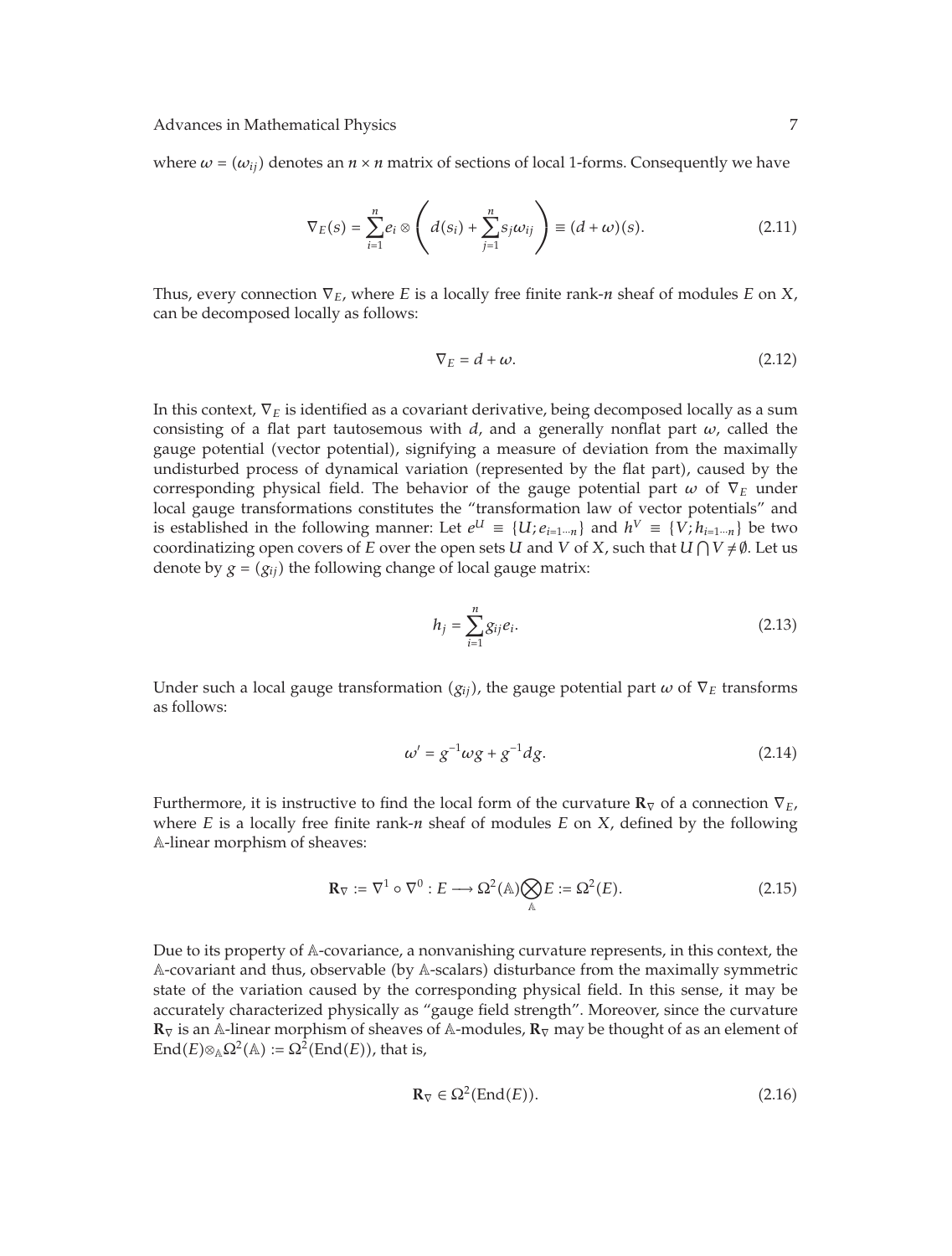Hence, the local form of the curvature  $\mathbf{R}_{\nabla}$  of a connection  $\nabla_E$  consists of local *n* × *n* matrices having for entries local 2-forms on *X*.

The behavior of the curvature  $\mathbf{R}_{\nabla}$  of a connection  $\nabla_E$  under local gauge transformations constitutes the "transformation law of gauge field strengths." If we agree that  $g = (g_{ij})$ denotes the change of gauge matrix—we have previously considered in the discussion of the transformation law of gauge potentials—we deduce the following local transformation law of gauge field strengths:

$$
\mathbf{R}_{\nabla} \stackrel{g}{\longmapsto} \mathbf{R}_{\nabla'} = g^{-1}(\mathbf{R}_{\nabla})g. \tag{2.17}
$$

According to the above dynamical framework, applications of ADG include the reformulation of Gauge theories in sheaf-theoretic terms [15, 16], as well as the pertinent study of the problem of manifold singularities appearing in the context of general relativity [3, 4, 17-21]. Related with the first issue, ADG has modeled Yang-Mills fields in terms of appropriate pairs  $(E, \mathcal{D}_E)$ , where *E* are vector sheaves whose sections have been identified with the states of the corresponding particles, and  $\mathcal{D}_E$  are connections that act on the corresponding states causing interactions by means of the respective fields they refer to. Related with the second issue, ADG has replaced the sheaf of  $\mathbb{R}$ -algebras  $C^{\infty}(M)$  of smooth real-valued functions on a differential manifold with a sheaf of R-algebras that incorporates the singularities of the manifold in terms of appropriate ideals, allowing the formulation of Einstein's equations in a covariant form with respect to the generalized scalars of that sheaf of R-algebras. An overview of the didactics of topological sheafification of field dynamics according to ADG has been recently presented in [22], whereas the general underlying philosophical framework of ADG, pointing towards the general conception and implementation of relational mathematics, has been recently summarized in [23, 24].

### **3. Quantum Localization of the Kahler-de Rham ¨ Differential Mechanism**

The basic defining feature of the quantum theory according to the Bohrian interpretation 25– 27, in contradistinction to all classical theories, is the realization that physical observables are not definitely or sharply valued as long as a measurement has not taken place, meaning both the precise specification of a concrete experimental context and also the registration of a value of a measured quantity in that context by means of an apparatus. Furthermore, Heisenberg's uncertainty relations determine the limits for simultaneous measurements of certain pairs of complementary physical properties, like position and momentum. In a welldefined sense, the uncertainty relations may be interpreted as measures of the valuation vagueness associated with the simultaneous determination of all physical observables in the same experimental context. In all classical theories, the valuation algebra is fixed once and for all to be the algebra of real numbers  $R$ , reflecting the fact that values admissible as measured results must be real numbers, irrespective of the measurement context and simultaneously for all physical observables.

The resolution of valuation vagueness in the quantum theory can be algebraically comprehended through the notion of local relativization of representability of the valuation algebra with respect to commutative algebraic contexts that correspond to prepared measurement environments [7–12]. Only after such a relativization, the eigenvalue equations formulated in the context of such a measurement environment yield numbers corresponding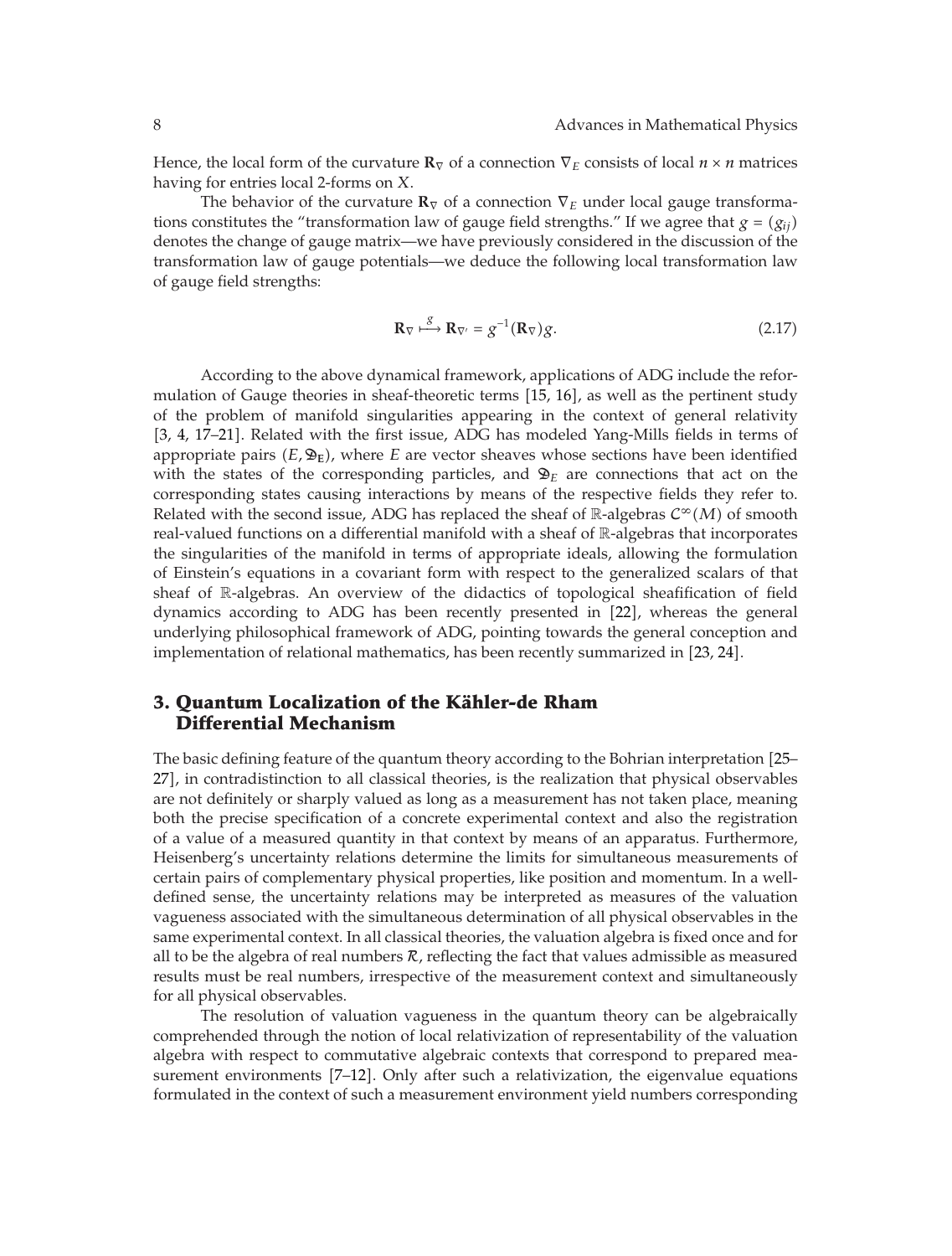to measurement outcomes. At a logical level, commutative contexts of measurement correspond to Boolean algebras, identified as subalgebras of a quantum logical observable algebra. In the general case, commutative algebraic contexts are identified with commutative Ralgebras, which may be thought of as subalgebras of a globally noncommutative algebra of quantum observables represented irreducibly as an algebra of hypermaximal Hermitian operators on a complex Hilbert space of quantum states [10].

The decisive fact that implies the relativization of quantum representability of the valuation algebra with respect to commutative algebraic contexts is due to the observation that a globally noncommutative or even partially commutative algebra of quantum observables determines an underlying categorical diagram (presheaf) of commutative observable algebras. Then, each one of the latter can be locally identified with a commutative algebra of classical observables. Consequently, the physical information contained in a quantum observable algebra can be recovered by a gluing sheaf-theoretic construction referring to its local commutative subalgebras [10]. According to this idea, the representation of a quantum observable algebra  $A_Q$ , in the category  $A_Q$ , is effected by means of the functor of points of a quantum observable algebra, restricted to all these morphisms in  $\mathcal{A}_O^{\text{op}}$  having as domains spaces (maximal ideal spectra) corresponding to commutative subalgebras of a quantum observable algebra. In this way, the variation of generalized points over all domain objects of the subcategory of  $\mathcal{A}_O^{\text{op}}$  consisting of commutative algebras of observables produces the functor of points of *AQ* restricted to the subcategory of commutative objects, identified with  $\mathcal{A}_{\mathcal{C}}^{\text{op}}$ . This functor of points of  $A_{\mathcal{Q}}$  is made then an object in the category of presheaves Sets<sup> $A_C^{op}$ </sup>, representing a quantum observables algebra in the environment of the topos of presheaves over the category of its commutative subalgebras.

More precisely, we make the basic assumption that there exists a coordinatization functor,  $\mathbf{M}$  :  $\mathcal{A}_C \rightarrow \mathcal{A}_Q$ , which assigns to commutative observable algebras in  $\mathcal{A}_C$ , that instantiates a model category, the underlying quantum algebras from  $\mathcal{A}_O$  and to commutative algebras morphisms the underlying quantum algebraic morphisms. If  $\mathcal{A}_C^{\text{op}}$  is the opposite category of  $A_C$ , then Sets<sup> $A_C^{\text{op}}$ </sup> denotes the functor category of presheaves of commutative observable algebras, which has objects all functors  $P : \mathcal{A}^{\text{op}}_{\mathcal{C}} \to$  Sets and morphisms all natural transformations between such functors. Each object **P** in this category is a contravariant set-valued functor on  $\mathcal{A}_C$ , called a presheaf on  $\mathcal{A}_C$ . The functor category of presheaveson commutative observable algebras Sets<sup> $\mathcal{A}^{C^{op}}$ , exemplifies a well-defined notion of a universe</sup> of variable sets, and is characterized as a topos of presheaves. Now, if we consider the category of quantum observables algebras  $\mathcal{A}_Q$  and the coordinatization functor **M**, we can define the functor

$$
\mathbf{F} : \mathcal{A}_{Q} \longrightarrow \mathbf{Sets}^{\mathcal{A}_{C}^{op}} \tag{3.1}
$$

from  $\mathcal{A}_Q$  to the category of presheaves of commutative observables algebras given by

$$
\mathbf{F}(A_Q)(-):=\text{Hom}_{\mathcal{A}_Q}(\mathbf{M}(-),A_Q). \tag{3.2}
$$

Then, the representation of a quantum observable algebra *AQ*, by means of its functor of points, is based on the existence of a categorical adjunction  $L \dashv F$  as follows [10]:

$$
\mathbf{L}: \mathbf{Sets}^{\mathcal{A}_{\mathcal{C}}^{\mathrm{op}}}\leftrightarrows \mathcal{A}_{Q}: \mathbf{F}
$$
\n(3.3)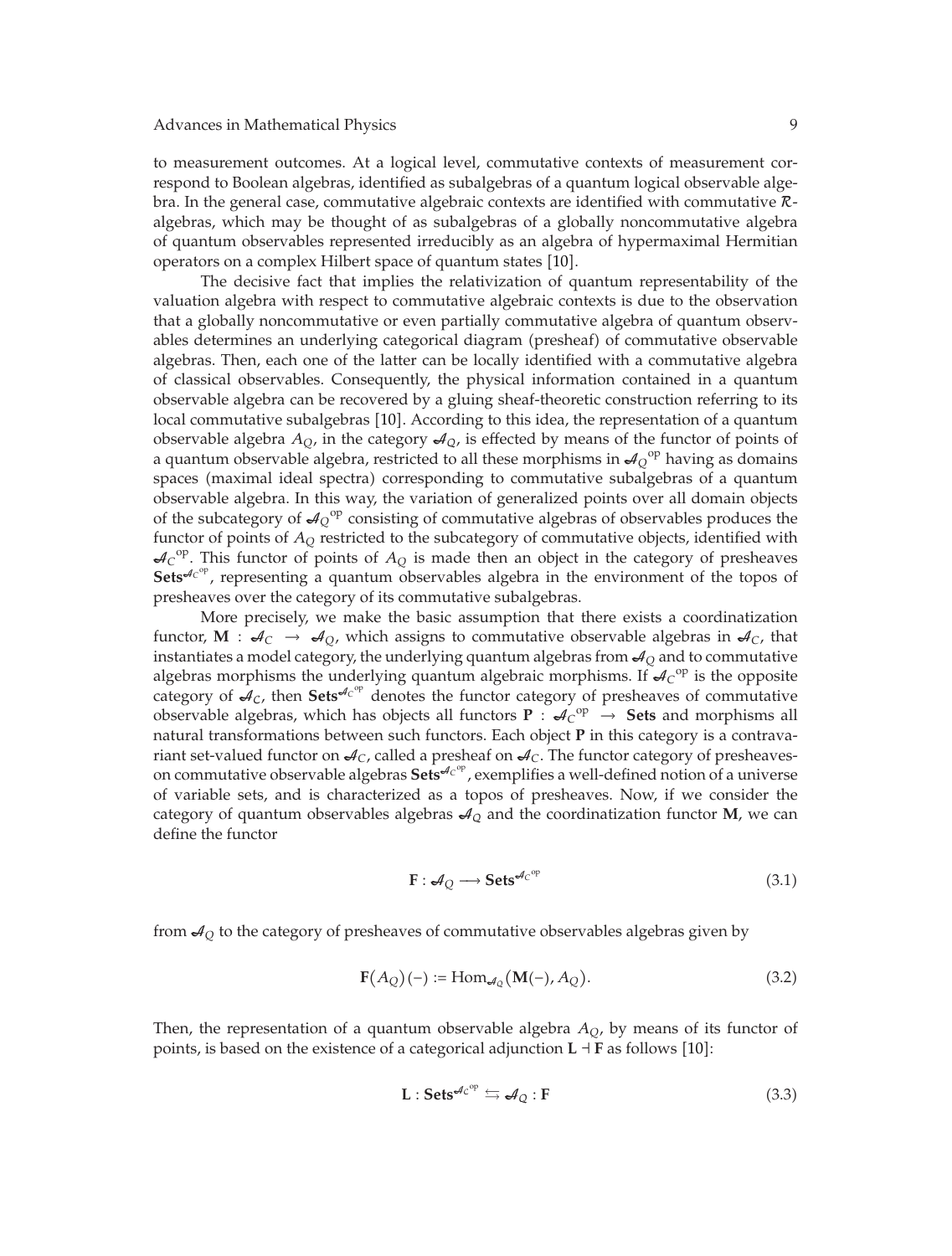which says that the functor of points of a quantum observable algebra restricted to commutative observable algebras **F***AQ*− has a left adjoint

$$
L:Sets^{\mathcal{A}_{\mathcal{C}}^{\mathrm{op}}}\longrightarrow\mathcal{A}_{Q},\tag{3.4}
$$

which is defined for each presheaf **P** in  $\textbf{Sets}^{\mathcal{A}c^\text{op}}$  as the colimit

$$
\mathbf{L}(\mathbf{P}) = \mathbf{P} \underset{\mathcal{A}_C}{\otimes} \mathbf{M}.\tag{3.5}
$$

Equivalently, there exists a bijection, natural in **P** and *AQ* as follows:

$$
Nat(P, F(AQ)) \cong Hom_{\mathcal{A}_Q}(LP, AQ).
$$
\n(3.6)

As a consequence, we depict the category of presheaves  $\text{PShv}(\mathcal{A}_{\mathcal{C}}) := \textbf{Sets}^{\mathcal{A}_{\mathcal{C}}^{op}}$  as the appropriate topos for the generation of a quantum dynamical mechanism. Furthermore, a suitable localization scheme applicable to the quantum regime of observable structure is obtained by the notion of a Grothendieck topology, defined in terms of covers on the base category  $\mathcal{A}_{\mathcal{C}}$ . More concretely, a Grothendieck topology suitable for this purpose is defined by means of a covering system *S* of epimorphic families on the base category of commutative contexts, by requiring that the morphism

$$
G_S: \coprod_{\{s:A_C' \to A_C\} \in S} A_C' \longrightarrow A_C,\tag{3.7}
$$

where  $A_C$ ,  $A_C'$  in  $\mathcal{A}_C$ , is an epimorphism in  $\mathcal{A}_Q$  [10]. In this way, the Grothendieck topology defined above specifies functorially a physical localization scheme suited for probing the quantum regime of observable structure.

Now, it is important to notice that the counit of the adjunction

$$
\mathbf{L}: \mathbf{Sets}^{\mathcal{A}_{\mathcal{C}}^{\mathrm{op}}}\leftrightarrows \mathcal{A}_{\mathcal{Q}}: \mathbf{F},
$$
  
\n
$$
\varepsilon_{A_{\mathcal{Q}}}:\mathbf{LF}(A_{\mathcal{Q}})\longrightarrow A_{\mathcal{Q}},
$$
\n(3.8)

defined by the composite endofunctor

$$
\mathbf{G} := \mathbf{LF} : \mathcal{A}_{Q} \longrightarrow \mathcal{A}_{Q}, \tag{3.9}
$$

constitutes the first step of a functorial free resolution of a quantum observable algebra *AQ* in  $\mathcal{A}_Q$ . Actually, by iterating the endofunctor **G**, we may extend  $\varepsilon_{A_Q}$  to a free simplicial resolution of  $A<sub>Q</sub>$ . In this setting, we may now apply Kähler's methodology in order to obtain the object of quantum differential 1-forms, by means of the following split short exact sequence:

$$
0 \longrightarrow \Omega_{A_Q} \longrightarrow \mathbf{G}A_Q \longrightarrow A_Q \tag{3.10}
$$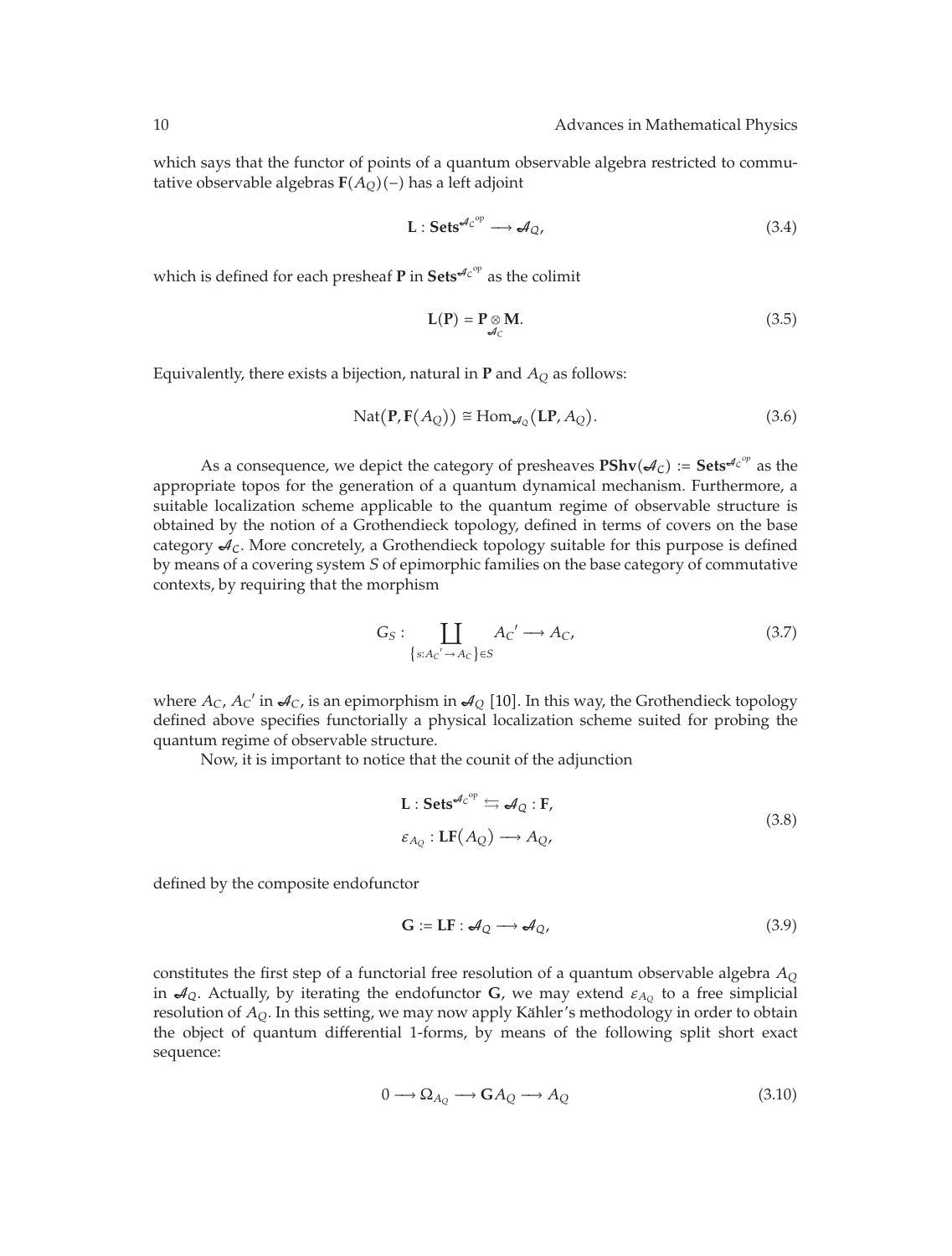Advances in Mathematical Physics 11 and 2012 11 and 2012 11 and 2012 11 and 2012 11 and 2012 11 and 2012 11 and 2012 11 and 2012 11 and 2012 11 and 2012 11 and 2012 11 and 2012 11 and 2012 11 and 2012 11 and 2012 11 and 20

or equivalently

$$
0 \longrightarrow \Omega_{A_Q} \longrightarrow \mathbf{F}(A_Q) \underset{\mathcal{A}_C}{\otimes} \mathbf{M} \longrightarrow A_Q. \tag{3.11}
$$

According to the above, we obtain that

$$
\Omega_{A_Q} = \frac{J}{J^2},\tag{3.12}
$$

where  $J = \text{Ker}(\varepsilon_{A_O})$  denotes the kernel of the counit of the adjunction. At a next stage, we notice that the functor of points of a quantum observable algebra restricted to commutative algebras  $F(A<sub>O</sub>)$  is left exact, because it is the right adjoint functor of the established adjunction. Thus, it preserves the short exact sequence defining the object of quantum differential 1-forms, in the following form:

$$
0 \longrightarrow F(\Omega_{A_Q}) \longrightarrow F(G(A_Q)) \longrightarrow F(A_Q). \tag{3.13}
$$

Hence, we immediately obtain that

$$
\mathbf{F}(\Omega_{A_Q}) = \frac{Z}{Z^2},\tag{3.14}
$$

where  $Z = \text{Ker}(F(\varepsilon_{A_0}))$ . Then, by analogy to the general algebraic situation, interpreted inside the proper universe that the functor of points of a quantum observable algebra assumes existence, namely, the topos Sets<sup>4c<sup>op</sup>, we introduce the notion of an interaction field, termed</sup> quantum field, by means of the functorial pair  $(\mathbf{F}(A_{Q}) := \text{Hom}_{\mathcal{A}_{Q}}(\mathbf{M}(-), A_{Q})$ ,  $\nabla_{\mathbf{F}(A_{Q})}$ , where the quantum connection  $\nabla_{\mathbf{F}(A_Q)}$  is defined as the following natural transformation:

$$
\nabla_{\mathbf{F}(A_Q)} : \mathbf{F}(A_Q) \longrightarrow \mathbf{F}(\Omega_{A_Q}). \tag{3.15}
$$

Thus, the quantum connection  $\nabla_{\mathbf{F}(A_O)}$  induces a sequence of functorial morphisms or equivalently natural transformations as follows:

$$
\mathbf{F}(A_Q) \longrightarrow \mathbf{F}(\Omega_{A_Q}) \longrightarrow \cdots \longrightarrow \mathbf{F}(\Omega^n_{A_Q}) \longrightarrow \cdots. \tag{3.16}
$$

Let us denote by

$$
\mathbf{R}_{\nabla} : \mathbf{F}(A_Q) \longrightarrow \mathbf{F}\left(\Omega^2_{A_Q}\right) \tag{3.17}
$$

the composition  $\nabla^1 \circ \nabla^0$  in the obvious notation, where  $\nabla^0 := \nabla_{\mathbf{F}(A_O)}$ , which we call the curvature of the quantum connection  $\nabla_{\mathbf{F}(A_Q)}$ . The latter sequence of functorial morphisms is actually a complex if and only if  $\mathbf{R}_{\nabla} = 0$ . We say that the quantum connection  $\nabla_{\mathbf{F}(A_O)}$  is integrable or flat if  $\mathbf{R}_{\nabla} = 0$ , referring to the above complex as the functorial de Rham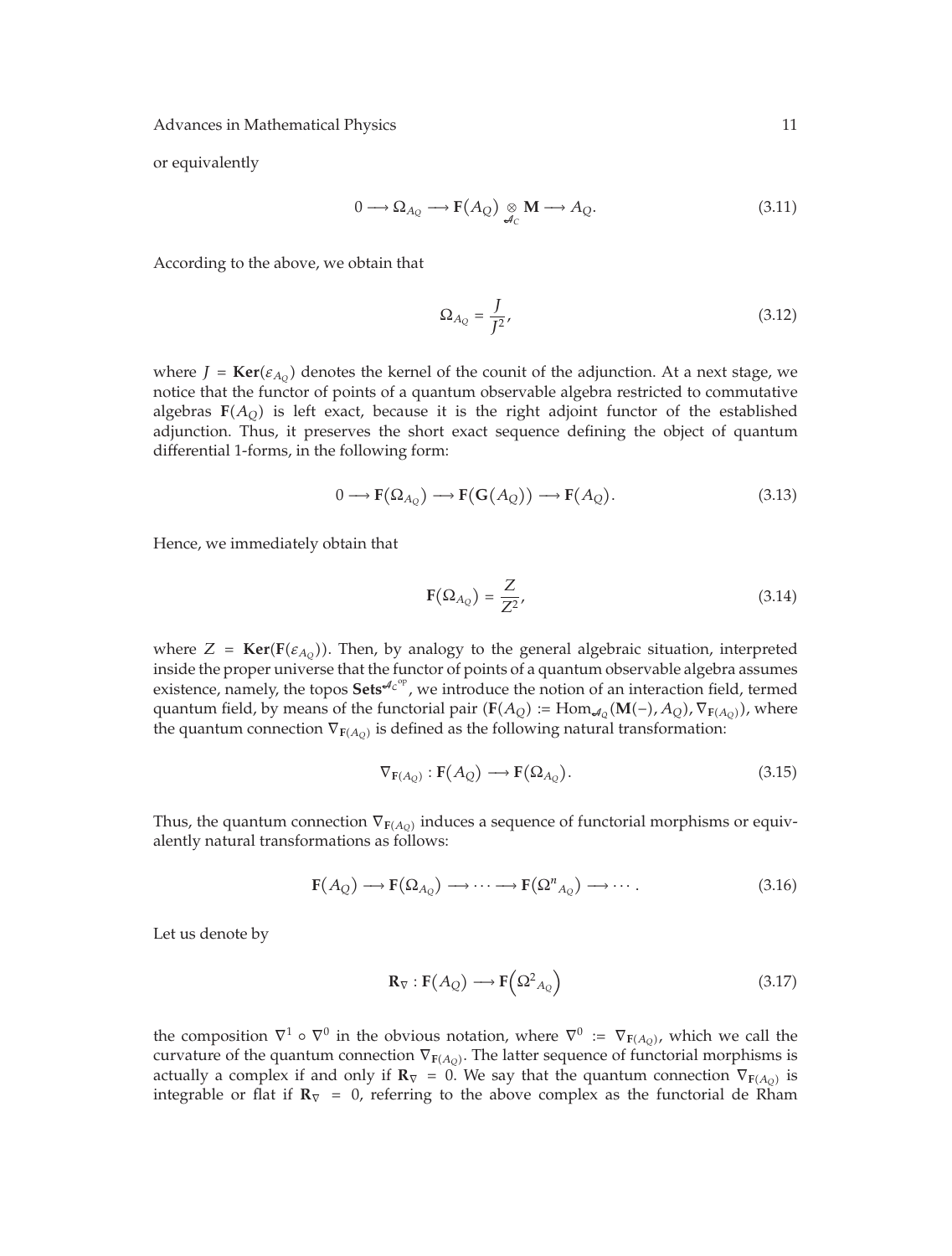complex of the integrable connection  $\nabla_{\mathbf{F}(A_Q)}$  in that case. The vanishing of the curvature of the quantum connection, that is,

$$
\mathbf{R}_{\nabla} = 0,\tag{3.18}
$$

can be used as a means of transcription of Einstein's equations in the quantum regime, in the absence of cohomological obstructions. We may explain the curvature of the quantum connection as the effect of nontrivial interlocking of the information carried by commutative reference contexts, in some underlying diagram of a quantum algebra of observables, being formed by such localizing commutative observables subalgebras. The nontrivial gluing of the information of commutative contexts in localization systems of a quantum algebra is caused by topological obstructions that, in turn, are being co-implied with respect to the nontriviality of the cohomology groups of the corresponding algebraic de Rham complex. Intuitively, a nonvanishing curvature is the nonlocal attribute detected by an observer employing a commutative reference context in a discretely topologized categorical environment, in the attempt to understand the quantum localization properties, after having introduced a potential (quantum gravitational connection) in order to account for the latter by means of a differential geometric mechanism. Thus, the physical meaning of curvature is associated with the apparent existence of nonlocal correlations from the restricted spatial perspective of disjoint classical commutative contexts *AC*. It is instructive to make clear that, in the present schema, the notion of curvature does not refer to an underlying background manifold, since such a structure has not been required at all in the development of the differential geometric mechanism, according to functorial algebraic methods.

### **4. Conclusions**

Conclusively, it is worthwhile to emphasize that discussions, of background manifold independence pertaining to the current research focus in quantum gravity, should take at face value the fact that the fixed manifold construct in general relativity is just the byproduct of fixing physical representability in terms of the field of real numbers. Moreover, it is completely independent of the possibility of formulating dynamics, since the latter can be developed precisely along purely algebraic lines, that is, by means of functorial connections. Hence, the usual analytic differential geometric framework of smooth manifolds, needed for the formulation of classical General Relativity, is just a special coordinatization of the universal functorial mechanism of infinitesimal scalars extension and thus should be substituted appropriately, in case a merging with quantum theory is sought. The substitution is guided by the principle of relativized representability, which forces the topos  $\textbf{Sets}^{\mathcal{A}_C^{\text{op}}}$ as the proper universe of discourse for probing the quantum regime. In turn, this requires a functorial adaptation of the algebraic mechanism of connections inside this topos, and subsequently, an interpretation of quantum gravitational dynamics sheaf cohomologically with respect to the nontrivial localization schemes of observables in the quantum regime. The central conceptual issue characterizing the present sheaf-theoretic approach, developed on the basis of the general algebraic homological framework of functorial dynamics constructed in [1], resolves in the explicit consideration and intrinsic modeling of generalized localization environments for the formulation of physical interaction processes. More concretely, in classical theories, localization has been conceived by means of metrical properties on a preexisting smooth set-theoretic spacetime manifold. In contradistinction, quantum